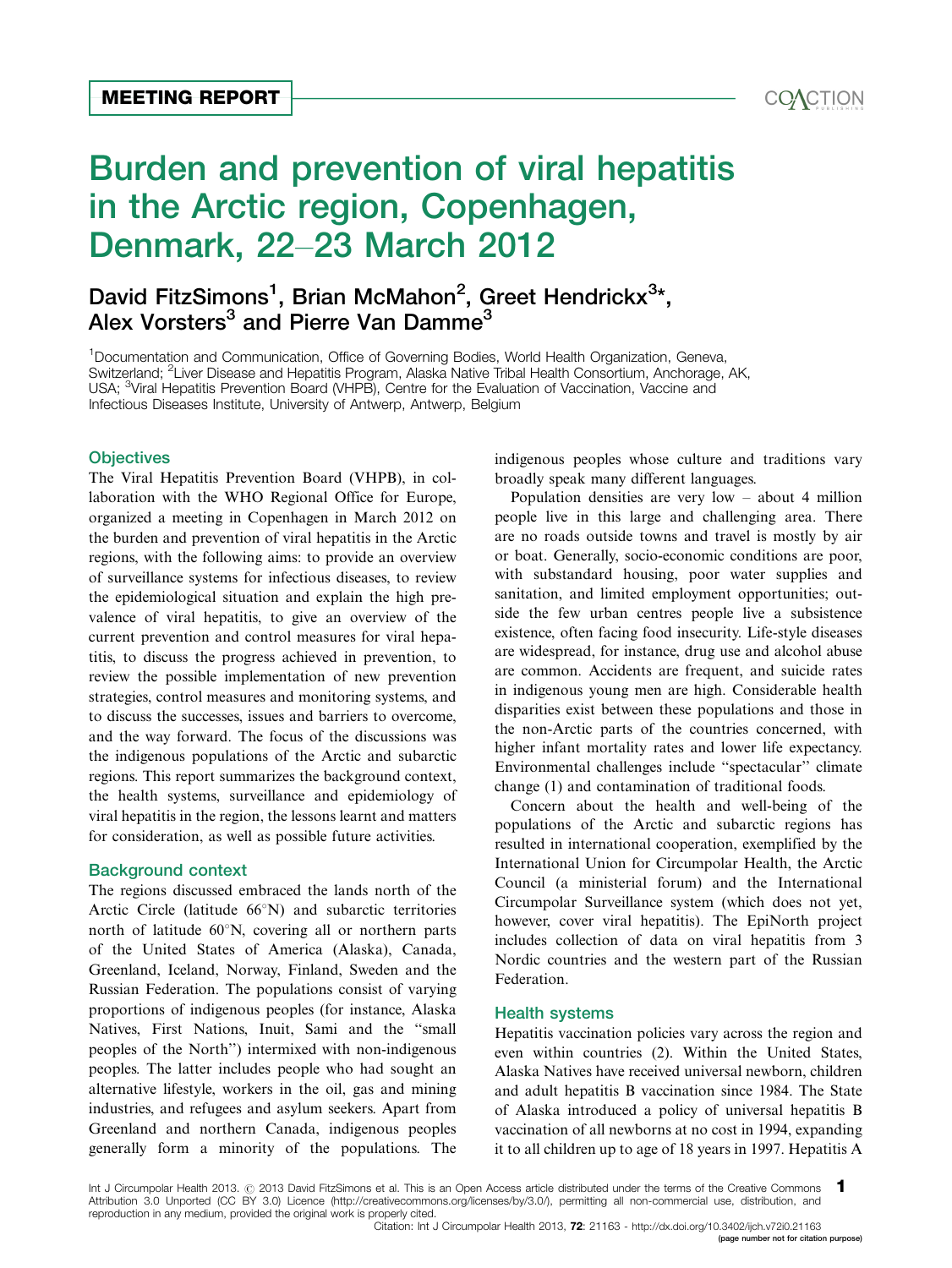vaccine has been supplied at no cost by the State Government to all children aged 2-14 years since 1996, expanding coverage to 1-18-year olds in 2006. Since 2001, children have to produce a certificate of vaccination for admission into day-care facilities and school entry. In 2007-2010, the Centers for Disease Control and Prevention funded an adult hepatitis B vaccination initiative, but in 2012 all adult vaccinations (hepatitis A and B) were discontinued for budgetary reasons.

Greenland had followed Danish policy on hepatitis B vaccination until it became self-governing in 2009 whereupon it introduced universal hepatitis B vaccination of newborns as part of the childhood immunization program. The other countries or regions operate selective vaccination programs. In most administrations, the public sector provides the funds for hepatitis vaccines.

Different health care systems were described. In Alaska, about one-quarter of the population (more than 100,000 people) have no health insurance and, by law, hospitals cannot turn away uninsured patients. Publicly funded health services for specific groups (e.g. the Veterans Health Administration and the Alaska Native Tribal Health Consortium) co-exist alongside private medical practice. The Consortium, which is managed by Alaska Native tribal governments and their regional health organizations, provides comprehensive patient care through a network of village clinics and regional health centres, with active use of telemedicine and flying services for remote communities; in the main tertiary care hospital in Anchorage, traditional healers run a clinic beside western medical facilities. The health centres and village clinics are staffed by State-certified community-health workers.

The Canadian health care system is publicly funded, mostly free at point of use, with services provided by private entities. The Federal Government has traditionally undertaken regulation and standard setting and is legally obliged to transfer funds to provinces and territories, which have the responsibility for implementing health programs, such as the publicly funded immunization programs. Policies differ between provinces with no mechanism for coordination (3). In the Arctic and subarctic regions, most communities depend on air travel for delivery of supplies and transfer of patients to specialist health centres. Consequently, the annual health care costs in Nunavut and the Northwest Territories are about twice the Canadian average (nearly \$5,200 per capita), even though telemedicine may play a mitigating role.

In Greenland, health care for the small population is entirely publicly funded, with free vaccination, treatment and medicines. The country has 5 health regions, each with a regional hospital; smaller communities are served by health centres and village clinics which are run by nurses or trained health assistants. Most communities are small, with no road links; transfer of patients and medical supplies, increasingly by plane or helicopter, accounts for 7% of the annual health budget. Regional centres and larger settlements have telemedicine services (although the need for staff training was highlighted).

Health systems in the Nordic countries are also mostly publicly funded, but with growing private sectors. Responsibility for health care is delegated, mainly to county councils in Denmark, Norway and Sweden and municipalities in Finland, with local politicians deciding on funding for vaccination programs. There are no special services for the indigenous Sami population. In all Nordic countries and Iceland, the hepatitis B vaccination programs target people in risk categories. Norway has the most extensive publicly funded policy, providing hepatitis B vaccination free to people in 10 categories, including immigrants from countries with high or intermediate prevalence rates of HBsAg carriage. Sweden alone provides vaccines free to prisoners and only in Finland are the household contacts of intravenous drug users vaccinated.

The Icelandic health care system is comprehensive. The State finances health care, with services being centralized. Most hospitals are run by the State and treatment is free. Primary health care is delivered through health care centres (which are both owned and run by the State) or by private practitioners who are partially paid by the patient.

Although basic health services, including vaccination (targeted to specified groups for hepatitis B), are provided free in the Russian Federation, treatment of hepatitis B and C is only partially funded (2), with the patients required to contribute to treatment and pay for viral load measurements, genotyping and some other tests (4). Reforms in the recent years, with large increases of funding for the health system, have enabled a massive increase in hepatitis B vaccination (see below). Apart from that, prevention of viral hepatitis in the country was described as being in need of improvement.

# **Surveillance**

In all of the countries, hepatitis A, B and C were reportable diseases, with reporting mostly based on clinical and laboratory data. In some countries, reporting led to follow-up. The value of reporting was enhanced when feedback was provided to those supplying the data, as in Canada. Generally, clinicians were described as the weak link in the reporting chain.

In Alaska, surveillance is a State responsibility. Laboratories and health providers are required by law to report cases of acute hepatitis A, B and all hepatitis C cases to the State. Since 2011, laboratory results can be submitted electronically. Funding is available for the follow-up of reported acute cases of hepatitis A and B, but no federal funding for follow-up of hepatitis C cases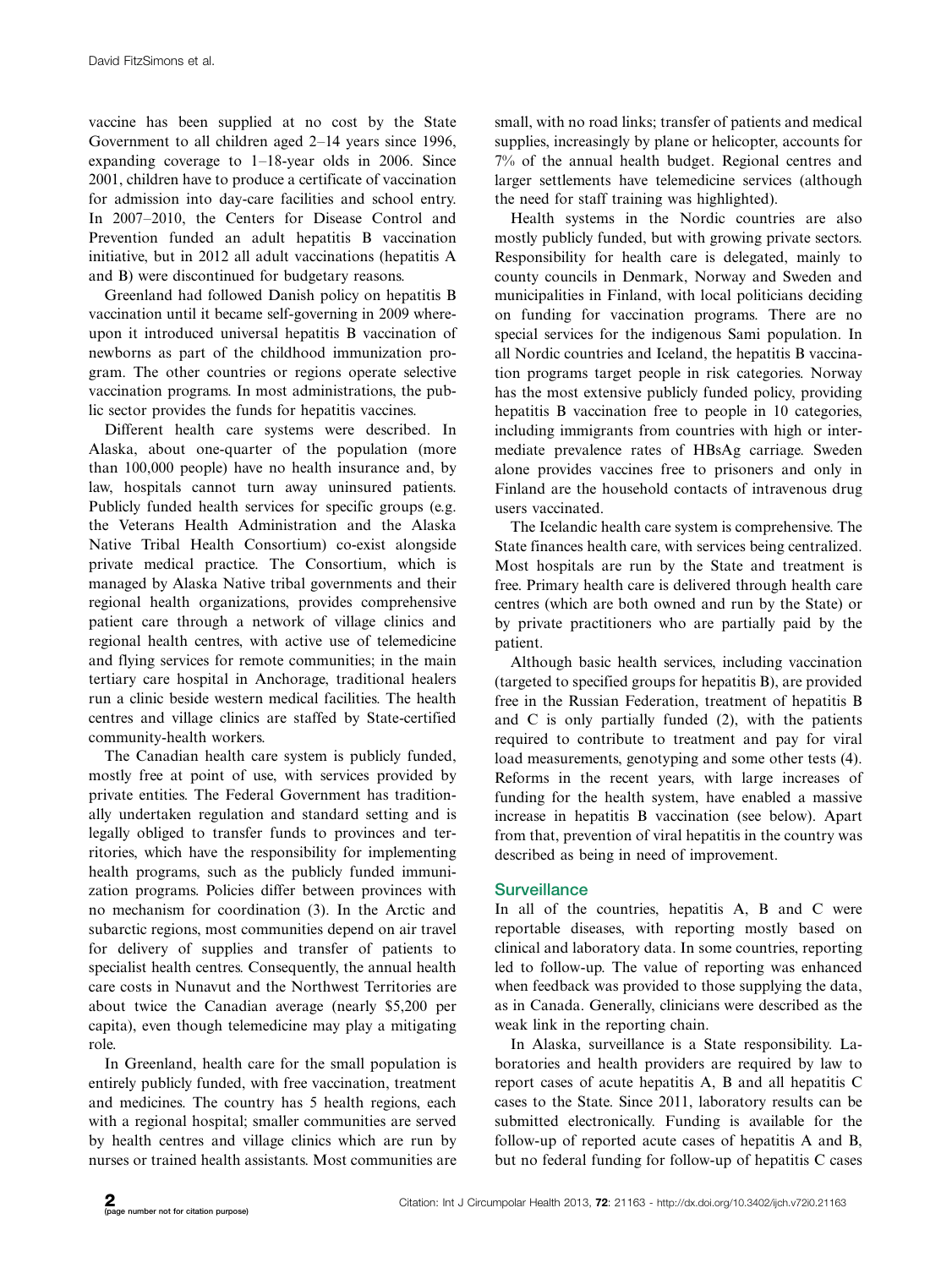is available. The State laboratories offer testing for hepatitis C but stopped testing sera with positive anti-HCV results for PCR due to lack of funding. Chronic hepatitis B cases are currently not required to be reported but may be soon. All reports for hepatitis C are collated in 1 database (currently containing information on 14,000 cases) but no further enhanced surveillance has been undertaken and no differentiation is made between chronic or acute cases. The CDC's Arctic Investigations Program continues to collaborate with the Alaska Native Tribal Health Consortium and with the Division of Viral Hepatitis on viral hepatitis research and programs.

In Canada, the Enhanced Hepatitis Strain Surveillance System (introduced in 1998) provides clinical and laboratory data through sentinel surveillance of newly diagnosed cases of acute and chronic hepatitis B and C, with information on viral genotype and patient risk factors. The Northwest Territories joined the system in 2009. The legal prohibition of the breakdown of data on risk behaviours by ethnicity was circumvented by use of touch-screen technology that allows subjects to provide information anonymously and privately. That approach has generated valuable data for harm reduction in indigenous populations.

In Denmark, reporting of cases of chronic hepatitis B and C to the national clinical DANHEP database, established in 2002, is mandatory. Patients are identified with a unique coded Central Person Registry number and registered through the Internet. Data recorded include route of transmission, country of origin, test results for HBeAg and HBV DNA, viral genotype and treatment. By 2010, the database contained data on nearly 6,400 patients.

In Greenland, the National Board of Health collects surveillance data using the Danish unique coded personal identifier system. It has created several databases, including one on infectious diseases and childhood vaccination. Although cases of hepatitis are under-reported, these recent developments in data collection and handling augur well for generation of high-quality data and analyses.

In Iceland, active surveillance of defined populations for chronic hepatitis B and C covers immigrants from outside the European Union, pregnant women (but is incomplete for hepatitis B and controversial for hepatitis C), blood donors and intravenous drug users. Data from this active surveillance system are reported to the chief epidemiologist by health care centres, laboratories, hospitals and to a lesser extent, clinicians. Problems in distinguishing acute and chronic cases continue.

In the Nordic countries, surveillance data, based on laboratory and clinical reports with electronic notification, are not broken down by ethnicity (although data are collected on immigrants). Generally, the data on incidence are good but prevalence studies are limited, especially in risk groups. In Finland, electronic systems are well used for laboratory reporting (with automatic despatch of reminders to doctors) but only by very few treating physicians (3%). In Norway, immigrants are offered HBV and HCV testing within a few weeks of arrival. In Sweden, data with unique coded identifiers are collected at county and national levels. Generally, encrypted incidence data are publicly accessible through interactive websites as are data collected in the EpiNorth project.

Recent investments in the laboratory infrastructure and testing in the Russian Federation have improved the quality of surveillance data, which are based on clinical and laboratory reports and distinguish between chronic and acute cases. Testing for markers of HBV infection is obligatory for blood donors, pregnant women, patients with chronic liver disease and health care workers. Underreporting exists.

# Epidemiology

# Hepatitis A

Based on the passive surveillance system installed in the region, subclinical infections are not reported. Moreover, clinically apparent hepatitis A disease has become rare in most of the region. Cases are seen mostly in returning travellers or are food-borne and imported, with some small outbreaks in men who have sex with men. Childhood vaccination programs have been extremely successful, reducing incidence rates in both children and adults. In Alaska (USA), for instance, by 2007 incidence rates in native populations were lower than the rates for other racial or ethnic groups in the United States. Similarly, since 2008 the rate in the Arkhangelsk region of the Russian Federation has been lower than that for the whole country. Protective immunity after vaccination persists for at least 17 years but may extend to 30 years (5,6). Vaccination with 2 rather than 3 doses did not result in significantly different antibody titres. More evidence is needed for a decision about a one-dose schedule, but experience of its application during outbreaks indicates that it could be sufficient.

# Hepatitis B

Vaccination dramatically reduced incidence rates of acute cases in Alaska, Canada and the Russian Federation. The pioneering hepatitis B control program launched in Alaska in the early 1980s, the first designed to vaccinate all newborns, has resulted in long-term immunological protection of Alaska Native children for up to 30 years (7). Alaska now has the lowest rates of acute hepatitis B in the United States. In a cohort of vaccinated children (less than 20 years of age), no case of acute hepatitis B has been reported since 1992 and no case of hepatocellular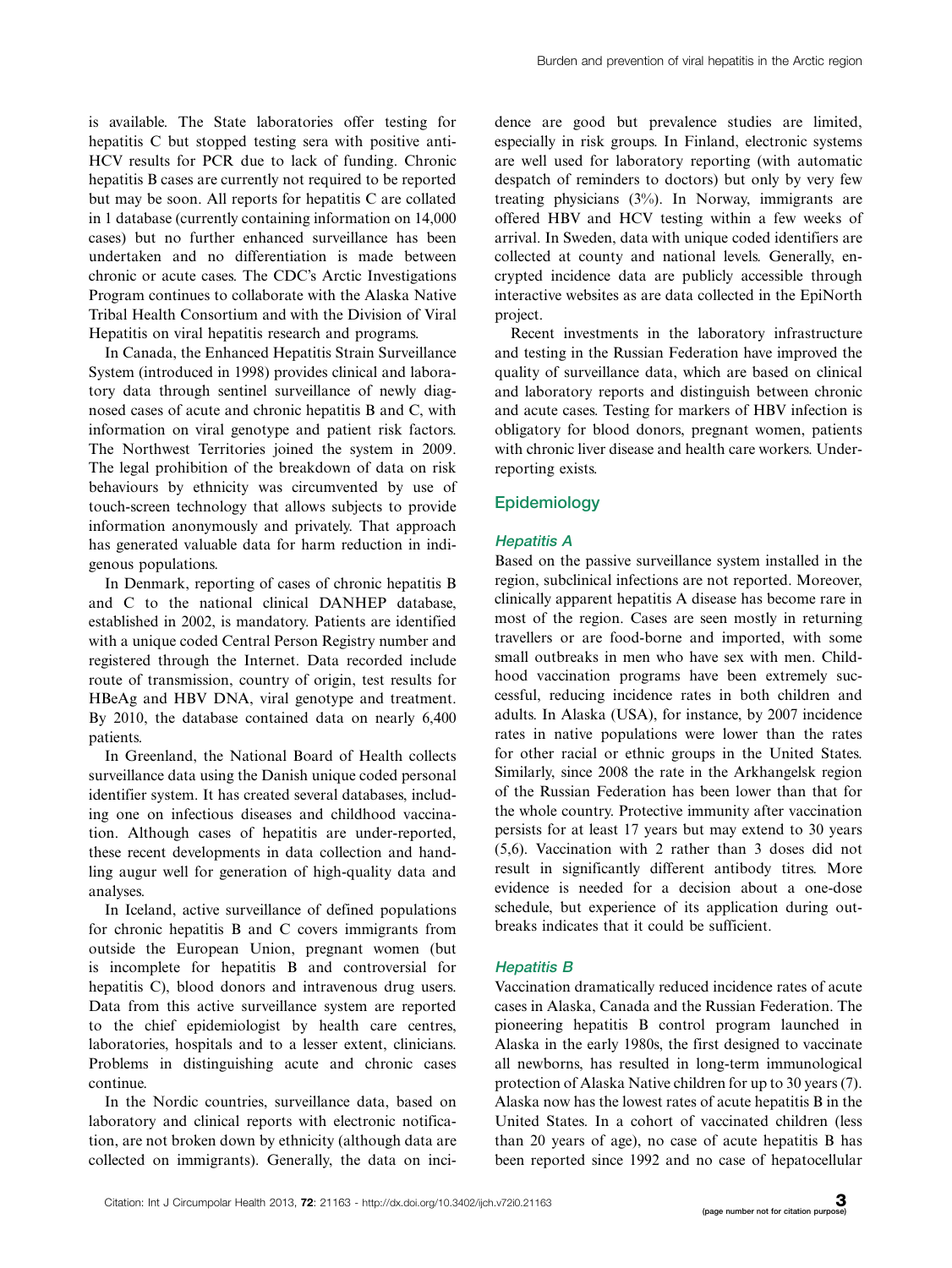carcinoma since 1999, indicating that universal newborn vaccination coupled with mass screening and immunization of susceptible Alaska Natives has eliminated HCC and acute symptomatic HBV infection among Alaska Native children (8). Currently, some 1,300 Alaska Natives are followed for chronic hepatitis B and an estimated 2,300-4,600 non-Native people are thought to be carriers of HBsAg.

In the Russian Federation (where by 2011 nearly half the population had been vaccinated, with excellent coverage rates for under-18-year olds), incidence rates of reported acute hepatitis B fell more than 27-fold between 1999 and 2010 in the Arctic regions. In 2011, only 5 cases were reported in the Arkhangelsk region (population of 1.13 million), where 13-15% of the population are tested each year for markers of HBV infection. Among 11 districts or regions, above-average rates were seen in only 2 (Chukotka and Khanty-Mansi). Rates of chronic hepatitis B were generally stable over the same period, at high levels in Kamchatka, Chukotka and Yamalo-Nenets. In the Arctic region, carriage of HBV (defined as being HBsAg positive without any clinical symptoms) fell nearly 6-fold. More cases were reported in the indigenous populations.

According to the data that were presented at the meeting, transmission of HBV through sexual contact remains the most common route in the Circumpolar region. However, extensive horizontal transmission (often occurring between the ages of 5 and 20 years) rather than from mother to child was reported from Greenland, a country with intermediate endemicity of HBsAg and an estimated 3,000-4,000 carriers of HBsAg. The prevalence data in the country indicate that only 17% of the population have never been exposed to hepatitis B virus (9).

Norway's selective vaccination program for intravenous drug users has not been very successful. Vaccine uptake was very low. As a result, outbreaks of acute hepatitis B are still seen in the north of the country.

Generally, the incidence of liver cirrhosis and hepatocellular carcinoma was lower than expected in Canada and Greenland but high in Alaska, although rates of hepatocellular carcinoma differed by Arctic population. In the Nordic countries, nearly all cases of chronic viral hepatitis B are seen in immigrants. Data from Denmark show that many cases of chronic hepatitis B are found in people of Asian or Middle Eastern origin.

Alaska Native people have 5 different genotypes of hepatitis B virus with genotype D predominating. Two subtypes of genotype D (D2 and D3) have been found in Alaska, while subtypes D3 and D4 were detected in Canada and a subtype midway between D1 and D2 was found in an outbreak in Greenland. In Iceland and the Russian Federation, genotypes D and A dominated, although in the north-eastern Russian Federation type

C was common (26% of isolates) and some recombinant strains were also seen.

A new subgenotype B6 has been found in Alaska, Canada (extensively in the eastern Arctic region) and Greenland that appears to be less virulent than other HBV genotypes and is related to genotype B1 (Bj, originally found in Japan). It appears not to be a recombinant virus, in contrast to subtypes B2-B5. Subtype B6 has a higher mutation rate, and seems to have benign, or at least inapparent, consequences early after infection, but the fact that the viral DNA is integrated into the host cells means that the risk of hepatocellular carcinoma remains and it is too early to be sure that it really is benign.

Genotyping data illuminate the patterns of disease in different countries. Genotype distribution in Alaska corresponded closely to geography, and mapping clearly showed the migratory paths of genotype F throughout the south-west of the State. A theory was elaborated about the route of the possible introduction of hepatitis B viruses into Alaska from Asia around 10,000 BC and thence eastwards into other Arctic countries about 1,000 AD. However, although genotype F is found relatively frequently in Alaska, it is neither reported from Greenland nor found in Asia but is common in indigenous populations in South and Central America. Conversely, genotype B is more common in Greenland than in Alaska.

In Alaska, the association between the predominant route of transmission and genotype (10) was confirmed: genotype C was linked with maternal transmission. Hence, genotype F seems to be associated with a higher rate of hepatocellular carcinoma in children and adults. However, analysis of data from the DANHEP database showed that HBeAg status, not HBV genotype, predicted viral load in patients with hepatitis B in Denmark (11).

A community-based study performed in nearly 500 indigenous people in Canada revealed a high percentage (10%) of occult infections (defined as HBV DNApositive and HBsAg-negative) (12). Recently, this study was repeated in a large group with more stringent diagnostics; 4% occult infection was recorded.

# Hepatitis C

Continued high prevalence rates of hepatitis C, related to drug use, are reported from the Russian Federation, Yukon (Canada), Iceland and northern Sweden. Outbreaks of acute hepatitis C occur in intravenous drug users in Norway, despite its extensive prevention programs (5 million needles are distributed to intravenous drug users each year - on a lesser scale, needles were being distributed extensively in small communities in the Yukon, Canada). In northern Sweden, recognition of the extent of the problem led to the introduction of innovative contact tracing and close liaison with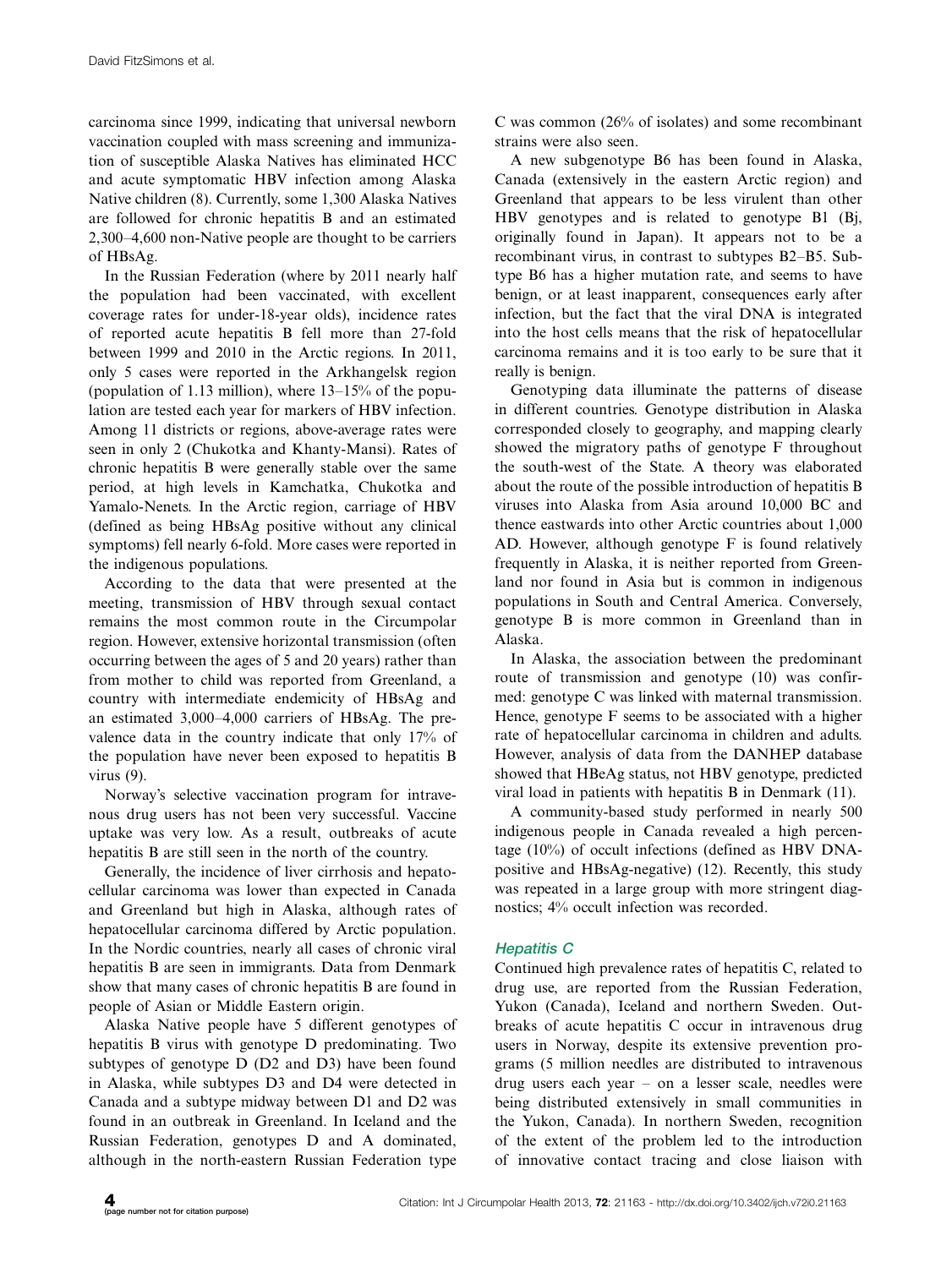concerned bodies in the community. Throughout Finland, hepatitis C presents a substantial burden of illness; the incidence in Lapland is similar to the national average. Although reported incidence rates of acute cases in the Russian Federation have fallen to low levels, the incidence of chronic cases has steadily increased over the past decade. In the Arkhangelsk region, about 13% of the population are tested annually for HCV infection. Chronic hepatitis C accounts for nearly three-quarters of all chronic hepatitis.

Data on hepatitis C in Alaska Natives are good, derived from screening programs which identify possibly half of those infected. State-wide in Alaska, the prevalence is similar to or may be slightly higher than rest of the United States. Possibly between 27,000 and 56,000 people have chronic hepatitis C virus infection in the State. Alcohol is a strong cofactor for adverse outcomes of hepatitis C; Alaska Natives with chronic hepatitis C are 17 times more likely to die of liver-related causes than people in the rest of the United States.

Annual incidence rates are slowly declining throughout Canada but rates are above the national average in the Northwest Territories, Nunavut and especially the Yukon. Hepatitis C was less prevalent in Inuit than in First Nations people (but spontaneous clearance of hepatitis C virus was common in the latter). Cases are mostly seen in older people, in men rather than women, and are linked with intravenous drug use. The situation in the Yukon may reflect more widespread testing and successful follow-up (including contact tracing), which would explain high rates seen for other diseases (e.g. sexually transmitted infections), but it may also be linked to the rise in drug use reported in Canada's northern regions. In contrast, hepatitis C was rare among the Inuit in Greenland and Denmark. The poor data for hepatitis C in Norway mean that no trend can be confirmed.

The predominant genotypes in Denmark, Iceland and the Russian Federation were genotypes 1 (principally 1b in the Russian Federation) and to a lesser extent genotype 3a.

In a national study in Denmark, treatment of patients with chronic hepatitis C with pegylated interferon and ribavirin was effective with sustained virological response particularly associated with infection with genotypes 2 and 3 (13). In Alaska, telepavir and boceprevir are additional drugs available for treatment. Triple therapy will be offered to patients infected with genotype 1 and moderate to severe fibrosis, whereas patients with genotype 2 and 3 HCV will be offered pegylated interferon and ribavirin irrespective of disease stage.

### Hepatitis D

As hepatitis D is not notifiable in most of the Arctic countries and regions, little or no information is available. Nevertheless, it continues to be a problem in Greenland

where superinfection in young chronic carriers of HBV seems to have caused severe liver disease in HBeAgpositive children and an outbreak continues in one settlement. Hepatitis D virus has been reported in the Russian Federation as a major contributing factor to liver cirrhosis. Hepatitis D is not found in Alaska Natives who have chronic hepatitis B virus infection.

### Hepatitis E

In Norway, a few sporadic cases have been reported, most of which were imported. Generally, the few studies of anti-HEV prevalence show low rates, but in Chukotka (Russian Federation) antibody rates were twice as prevalent in non-indigenous people as in the native populations (14). About 3% of an isolated Inuit population in Canada were seropositive for anti-HEV antibodies with evidence of recent infection (15), but the source of the potential infection remains unclear - a different but limited study on potential zoonotic transmission found no evidence of hepatitis E virus in caribou.

### Lessons learnt

Overall, the indigenous Arctic populations have higher prevalence rates of chronic hepatitis B and some have higher rates of hepatitis C than other populations in those regions. Patterns of liver disease were the same in both populations. The presence of immigrants from highly endemic countries increases prevalence rates and may add to the high rates of viral hepatitis seen in Arctic regions. In countries with small indigenous populations, immigrants may also account for most chronic infections. For successful prevention strategies, the epidemiology and history of different populations need to be known.

Vaccination is widely accepted and dramatically reduces incidence rates, yet policies on hepatitis prevention and control differed both between and within countries, with universal childhood hepatitis B vaccination still not adopted by most administrations in Scandinavian countries. Vaccination coupled with improved water and sanitation and preventive measures (such as education of food handlers) have greatly reduced the incidence of hepatitis A, as in Alaska, but vaccination is recommended for travellers to areas where the disease remains endemic.

The impact of hepatitis B vaccination on incidence rates of acute hepatitis B and hepatocellular carcinoma add to the growing consensus that no vaccine booster dose is needed to maintain immunity (7). Programs that only target vaccination to risk groups are costly, and speakers concluded that this approach is not effective (16); altogether, universal childhood vaccination is the best and most effective policy. The information presented also showed that policies could be changed, with striking results. For instance, the limited vaccination strategy applied in Alaska and Canada 20 years ago and the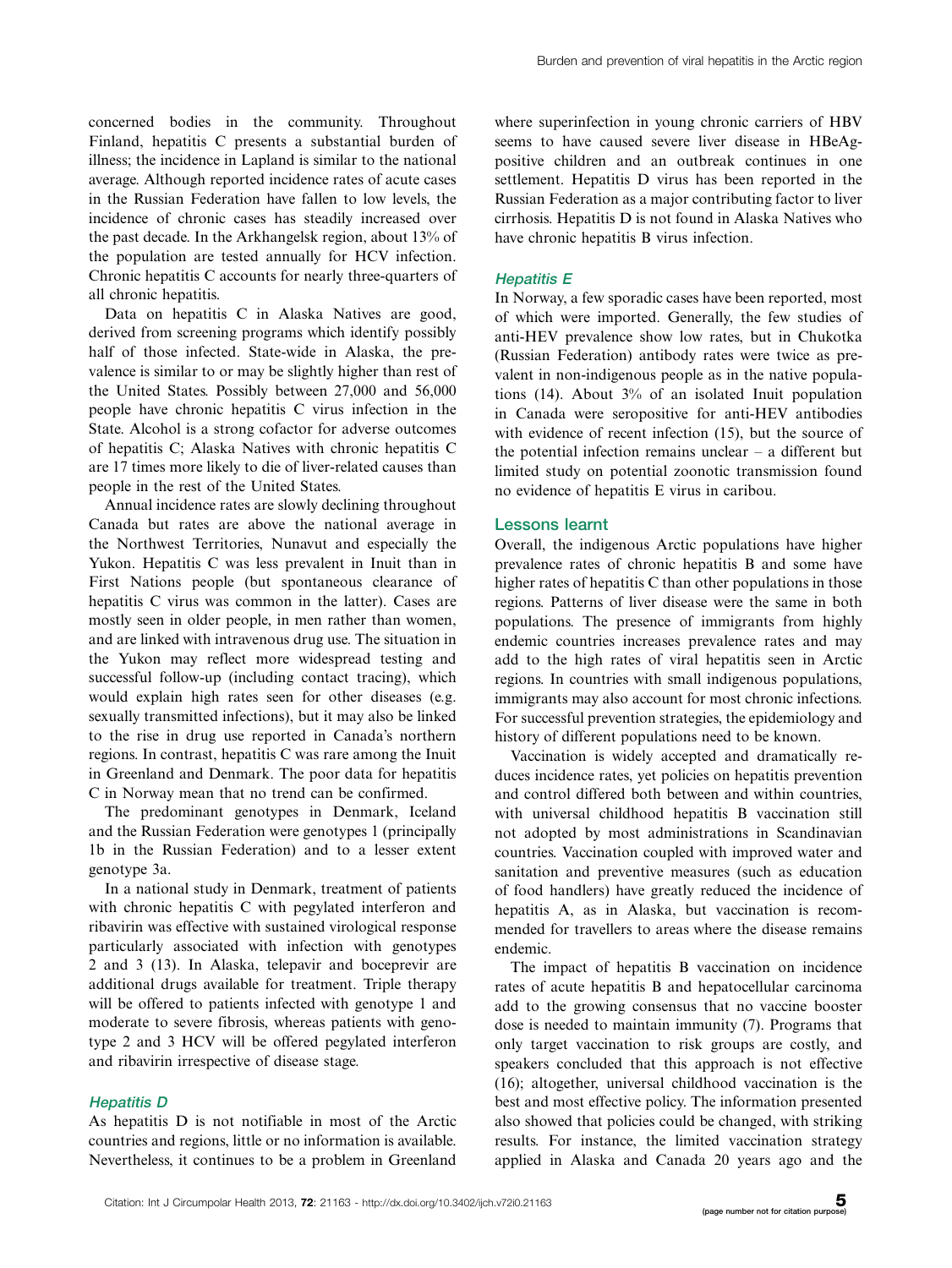Russian Federation until more recently (as in the Nordic countries today) had little impact; prevention and control only improved with the introduction of universal childhood and catch-up vaccination programs. Health economic analyses are essential for helping to change policies.

The implementation of a massive vaccination program in the recent years in the Russian Federation and its impact underline the effect of political will and commitment. Similarly, the achievements of public health workers throughout the region show what can be done by dedicated and motivated teams.

Telemedicine offers an effective means of improving access to care but needs investment in technology and training. Community medicine is highly developed, with primary care and liaison with larger centres provided by suitably trained community-health aide practitioners and nurses at community levels delivering good health care and liaison with larger centres, and with an increasing role of public-private partnerships.

Collections systems of data are varied, but in some countries, registries and databases offer valuable tools that can be applied broadly, including the follow-up of treatment of patients with chronic viral hepatitis, and can overcome confidentiality issues. The unique coded personal identifier is extremely useful. Feedback to the providers of data can enhance surveillance reporting and broaden disease prevention and control. Electronic reporting and notification systems are increasingly used but not applied everywhere. The ability to issue reminders (e.g. for a-fetoprotein testing in the screening of hepatocellular carcinoma in chronic hepatitis B in remote populations in Alaska) and to automate messaging adds to their usefulness and reduces the burden on staff. Overall, indigenous populations have similar prevalence rates, genotypes and risk factors for HCV infection as populations in the non-Arctic regions of countries, but hepatitis C places heavy burdens of disease in Canada and the Nordic countries, in particular in those territories where intravenous drug use is widespread. Every opportunity should be taken to screen at-risk individuals for anti-HCV antibodies and to provide people with chronic hepatitis C with advice about prevention of further infections and treatment possibilities. Prevention and education, particularly in relevant local languages, stay at the core of controlling viral hepatitis. Examples of successes were presented: reinvigorated contact-tracing programs demonstrated their worth in Sweden and innovative computer applications enhanced anonymous data collection in a Canadian province. Harm-reduction measures are often being practised on a massive scale, as with the distribution of needles to prevent transmission of hepatitis C between intravenous drug users in Norway, but their value has not been proven in this population.

# Matters for consideration

The enormous distances, extreme temperatures, low population densities among scattered communities, logistics of supply delivery (including avoidance of freezing of vaccine) and the costs of transporting specimens and patients all pose challenges that need innovative solutions. There were calls to expand circumpolar health cooperation, with fuller participation of countries and regions that are confronted with the same challenges, especially as hepatitis B and C continue to present serious problems.

Reporting systems need to be improved, with more comprehensive and up-to-date surveillance and better data on risk factors and routes of transmission in order to resolve the large number of cases whose origin of infection is categorized as ''unknown''. Reporting by clinicians remains poor, despite incentives and rewards. Anonymous testing could be encouraged, especially in jurisdictions where reporting by name is required by law.

Despite reporting being a legal requirement, only limited funds are available for analysis of surveillance data and the application of the results for public health. Recently established databases could offer the means to document the performance of hepatitis B vaccination programs, especially given the likelihood of immunity after vaccination lasting for at least 30 years. In countries such as the Russian Federation where the whole population is being targeted by vaccination programs, some people with chronic hepatitis B will be vaccinated when there is no pre-vaccination testing. As a result, studies of the long-term efficiency of hepatitis B vaccination may be skewed by the presence of serological markers due to pre-existing infection that might otherwise be attributed to vaccine failure.

Issues of confidentiality need consideration. In Denmark, permission to use data in the DANHEP database has to be sought and approved by an ethics committee. Equity issues arise in relation to the provision of services for separate groups, including immigrants, where for instance free vaccination is not provided to the whole population.

The economic recession has had several consequences, including cessation of adult hepatitis B vaccination and HCV DNA testing in Alaska, and the drain on health budgets of the high costs of transporting patients and supplies. The introduction of new antiretrovirals for HCV treatment will further increase costs as more patients are treated. Funding for vaccination and treatment programs needs to be sustainable.

Ways to overcome the following main barriers to treatment of hepatitis need to be found: scattered populations living in small communities with poor access to hospital facilities and the need for blood samples to be transported by courier; lack of specialists; rapid turnover of hospital staff; patients' lack of insurance; high dropout rates; and lack of compliance.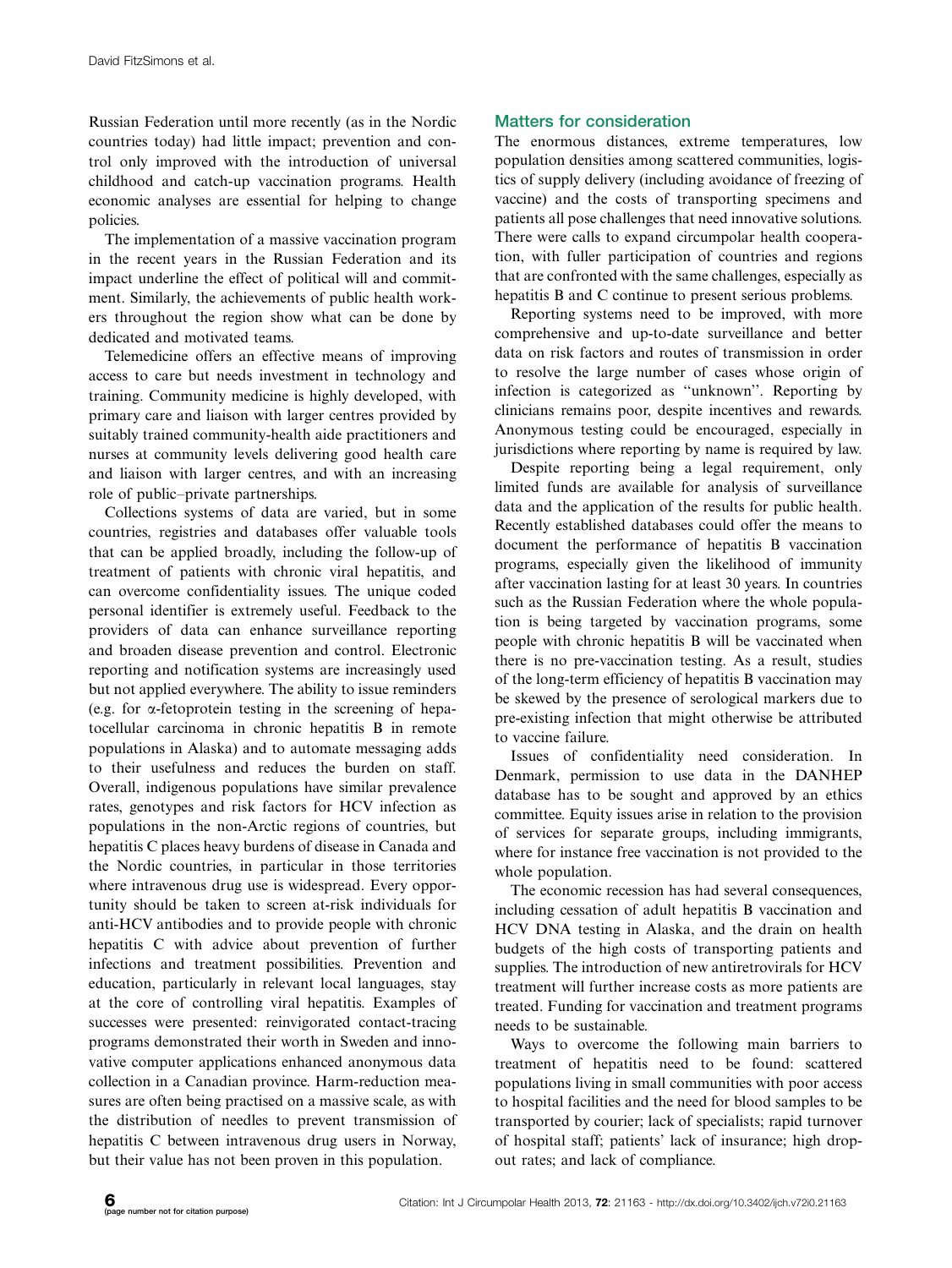Generally, country experts concluded that there was still room to improve screening of pregnant women for HBsAg. For hepatitis C, although the scientific relevance of screening pregnant women in Iceland for hepatitis C was contested, some speakers upheld it as an example of good public health practice, namely offering testing for treatable viral hepatitis infection to individuals who were otherwise difficult to reach when they present themselves for other medical reasons.

Raising awareness about viral hepatitis continues to be essential, for the young and old. Education materials should continue to draw attention to the persistence of the hepatitis B virus in the environment in order to convince parents about the value of vaccination of children before they reach the age of sexual activity. The consequences of life-style behaviour (for instance, excessive consumption of alcohol) in HCV and HBV transmission also need emphasizing. Also, continued efforts are needed to counter the misinformation circulated by anti-vaccine groups.

# Future activities

The quality of data (especially prevalence rates) needs improving, with more up-to-date and comprehensive surveillance, separation of statistics on acute and chronic cases, and analysis. The International Circumpolar Surveillance system could usefully extend its activities to cover viral hepatitis. Greater use should be made of registers and databases and electronic reporting mechanisms, including feedback to physicians and clinicians. Telemedicine needs to be extended and familiarity with its use ensured.

Preventive measures need reinforcing, including better infection control in personal-services settings, such as tattooing parlours. Multicultural and culturally sensitive education and training materials need further development. Advocacy is needed to raise support at policymaking levels for proven harm-reduction measures, including education about the dangers of drug use and its consequences.

Several aspects of prevention and control that need greater attention were identified (although the current financial constraints were recognized), including:

- a. continued surveillance and follow-up of subjects vaccinated against hepatitis A and B and focus on cohorts and the long-term public health impact on populations,
- b. evaluation of the recent universal HBV immunization program in Greenland and the possibly changing epidemiology of hepatitis B and D, and the role of hepatitis D, interaction with hepatitis B,
- c. economic data and analyses for policy development and decision-making, including the feasibility and economic attractiveness of the introduction of

universal HBV vaccination in countries where this is not done,

- d. greater use of registry data for improving patient management, rates of vaccination and screening of close contacts, and for evaluating prevention of virusrelated liver disease and death,
- e. evaluation of centralized treatment and the impact of treatment for hepatitis B and C on the incidence of hepatocellular carcinoma and cirrhosis,
- f. further investigation of immunological memory and duration of protection,
- g. reasons for non-response to hepatitis B vaccination and occult hepatitis B,
- h. identification and follow-up of HBsAg carriers,
- i. the natural history of infection with hepatitis B virus genotype B6,
- j. the possibly changing epidemiology of hepatitis C virus infection and drug use,
- k. guidance on protocols and regimens for prevention and treatment of hepatitis B, C and D.

Underlying all the above is the need for sustained commitment and political will; coordinated, comprehensive and nationally supported strategies on prevention, care and treatment; and sustained funding.

# Acknowledgements

The authors thank all speakers and participants who contributed to the success of the meeting. The Viral Hepatitis Prevention Board is supported by unrestricted educational grants from GlaxoSmithKline Biologicals, Sanofi Pasteur MSD, Sanofi Pasteur, Merck and several European Universities and other institutes.

### **References**

- 1. The Economist. June 16-22, 2012 issue, pp 13 and Special Report 'The Vanishing North', June 16th 2012. Available from: <http://www.economist.com/printedition/2012-06-16>
- 2. Viral hepatitis: global policy. 2010. Available from: [http://](http://worldhepatitisalliance.org/Policy/2010PolicyReport.aspx) [worldhepatitisalliance.org/Policy/2010PolicyReport.aspx](http://worldhepatitisalliance.org/Policy/2010PolicyReport.aspx)
- 3. Atlantic interdisciplinary research network for social and behavioural issues in hepatitis C and HIV/AIDS: HIV/ AIDS and hepatitis C: a scan of policies, programs, and research in Atlantic Canada. [cited 2012 Apr 3]. Available from: [http://www.med.mun.ca/getdoc/beb4b9c6-72e4-4e66-ac24-](http://www.med.mun.ca/getdoc/beb4b9c6-72e4-4e66-ac24-1eab92856229/AIRN_Scan.aspx) [1eab92856229/AIRN\\_Scan.aspx](http://www.med.mun.ca/getdoc/beb4b9c6-72e4-4e66-ac24-1eab92856229/AIRN_Scan.aspx)
- 4. Chulanov V. Identification and management of chronic viral hepatitis in Russia, presented at VHPB meeting on Identification and management of persons with chronic viral hepatitis in Europe, Budapest, Hungary, 19 March 2010. Viral hepatitis 19n1 [serial on the Internet]. 2011;1911. Available from: [http://www.vhpb.org/files/html/Meetings\\_and\\_publications/Viral\\_](http://www.vhpb.org/files/html/Meetings_and_publications/Viral_Hepatitis_Newsletters/vhv19n1.pdf) [Hepatitis\\_Newsletters/vhv19n1.pdf](http://www.vhpb.org/files/html/Meetings_and_publications/Viral_Hepatitis_Newsletters/vhv19n1.pdf)
- 5. Raczniak GA, Bulkow LR, Bruce MG, Zanis CL, Baum RL, Snowball MM, et al. Long-term immunogenicity of hepatitis A virus vaccine in Alaska 17 years after initial childhood series. J Infect Dis. 2013;207:493-6.
- 6. Sharapov UM, Bulkow LR, Negus SE, Spradling PR, Homan C, Drobeniuc J, et al. Persistence of hepatitis A vaccine induced seropositivity in infants and young children by maternal